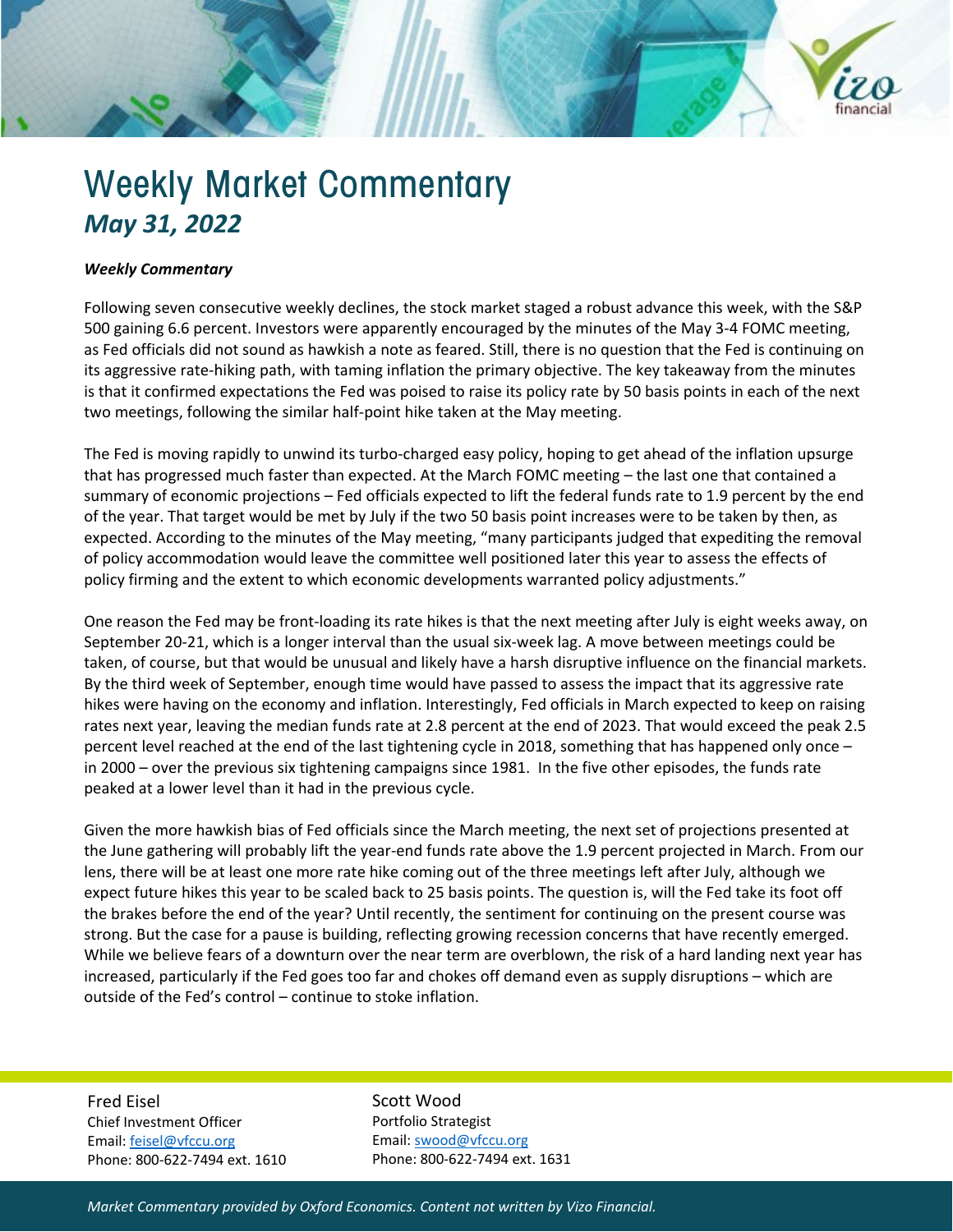So far, the main impact of the Fed's aggressive rate hikes has fallen on the housing market, where sharply rising mortgage rates and surging home prices have stifled sales. The setback in home sales has been pronounced in both the new and existing housing market, with this week's report revealing the fourth consecutive monthly drop in new home sales in April. The decline for existing homes has stretched out to three months but is poised to continue in the months ahead, as pending homes sales – contracts signed but not yet closed – fell for the sixth consecutive month in April. Housing activity will not be a plus for the economy going forward, but its potential drag on activity should be more than offset by strength elsewhere.

financia



Importantly, the ongoing sales slump is helping to correct the imbalance that has buffeted the industry over the past year. The supply of homes on the market is still historically lean, particularly in the existing sector, but is starting to pick up. Reports of homes taking longer to sell are increasing and bidding wars are subsiding. The starkest evidence of easing supply shortages is appearing in the new home market, where inventories shot up to a nine-month supply, the highest since May 2010, based on the April selling rate. Unfortunately, less than 10 percent of those homes are completed, reflecting construction delays caused by shortages of parts and labor. However, as finished homes start to hit the market, some relief on the price front may be forthcoming, which should eventually help moderate the climb in rents, a major component of the consumer price index.

As noted, the housing slump, unless accompanied by an unlikely financial crisis, would not constitute enough of a drag on overall growth to bring on a recession. The recent increase in recession fears is linked more to the potential damage that higher interest rates and inflation would have on consumers, the economy's main growth driver. Here, the latest data presents a mixed message. On the surface, consumers are far from ready to roll over. Thanks to a still robust job market that is boosting incomes and healthy balance sheets, households are still keeping their wallets wide open. In April, spending on goods and services increased by a sturdy 0.9 percent, following a lofty 1.4 percent gain in March.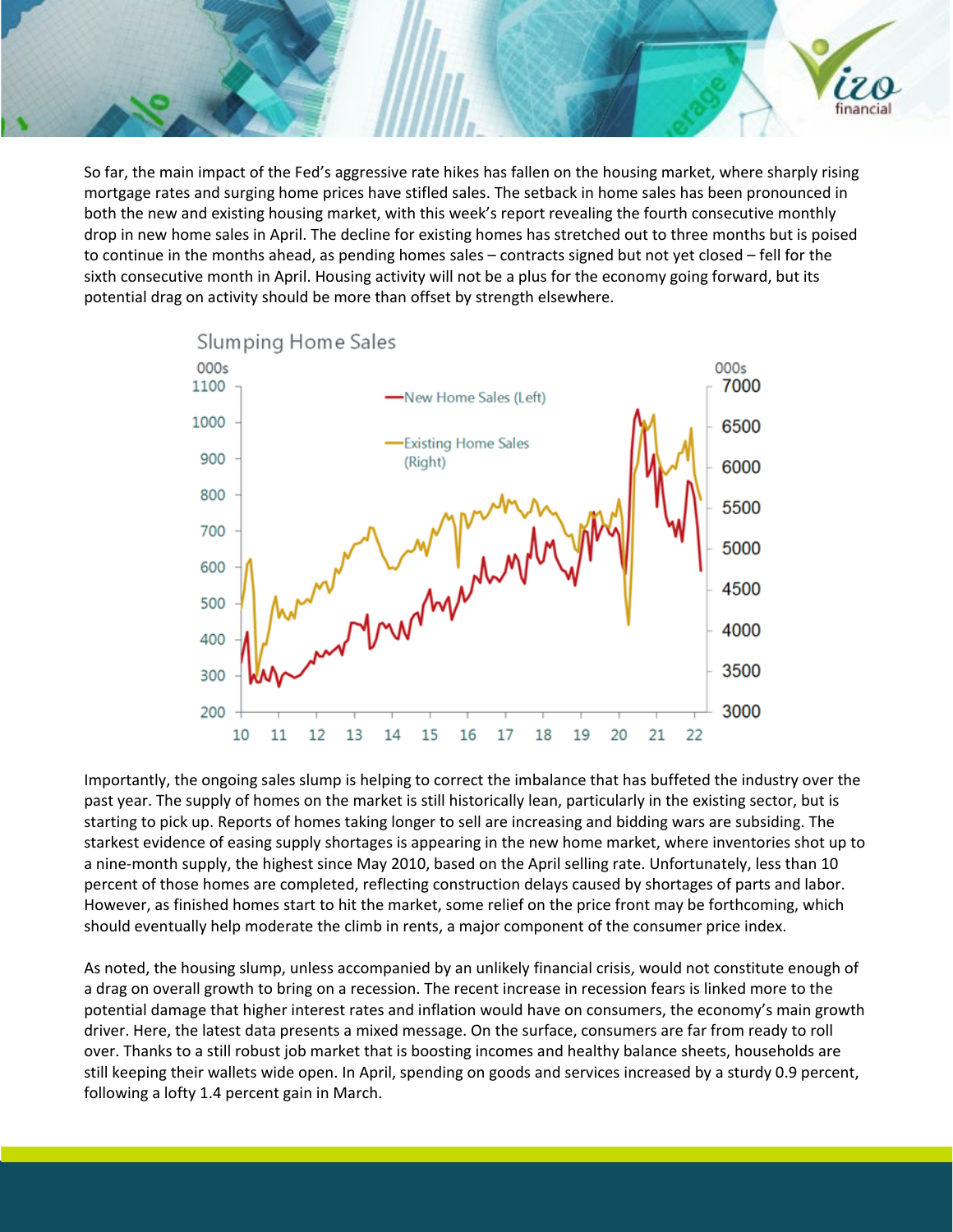Unlike the March increase, which was driven primarily by higher prices, the April gain consisted mostly of real goods and services. Personal consumption adjusted for inflation increased by a buoyant 0.7 percent, stronger than the 0.5 percent March gain and the largest since January. Simply put, the second quarter started off on a solid footing. Indeed, if spending showed no further increase in May and June, real consumption – which accounts for around 70 percent of GDP – would increase by more than a four percent annual rate during the quarter, up from 3.1 percent in the first quarter. The April strength, however, comes with an important caveat, as it was financed primarily with household savings. In contrast to the spending side, inflation wiped out all of the income gain, leaving real disposable income unchanged. Hence, the personal savings rate plunged to 4.4 percent in April, the lowest since September 2008.

financia



That said, the low savings rate last month overstates the drain on household balance sheets, as bank accounts are still inflated by the copious stimulus payments and foregone spending during the pandemic. The fact that households are putting aside a smaller fraction of their incomes reflects their willingness to draw down those accumulated savings – estimated at over \$2 trillion at the start of the year – to satisfy pent-up demand. Still, that's not a bottomless well, and sustained income growth will be a critical driver of consumption in coming months. Keep in mind, too, that most of the savings are held by wealthier individuals who are less compelled to need those funds to finance purchases.

While the ongoing strength in consumer spending bolsters the case to keep hiking rates, there are signs that inflation is moderating, which may encourage the Fed to be less aggressive in future months than otherwise. The annual increase in the personal consumption deflator slowed to 6.3 percent in April from to 6.6 percent in March, the first slowdown since November 2020, while the core PCE also moderated to 4.9 percent from 5.2 percent. While the base effects are helping, the monthly increase in the headline PCE also cooled, as the 0.2 percent April increase was the slimmest since November 2020 as well. More specifically, some key markets where acute supply shortages have been driving up prices are seeing less pressure. One that stands out is the auto sector where parts are coming on stream and lifting production. According to a widely-followed gauge of used car prices – the Manheim Index – price increases have slowed to 9.4 percent in May, a steep falloff from the near 50 percent increases seen a year ago.